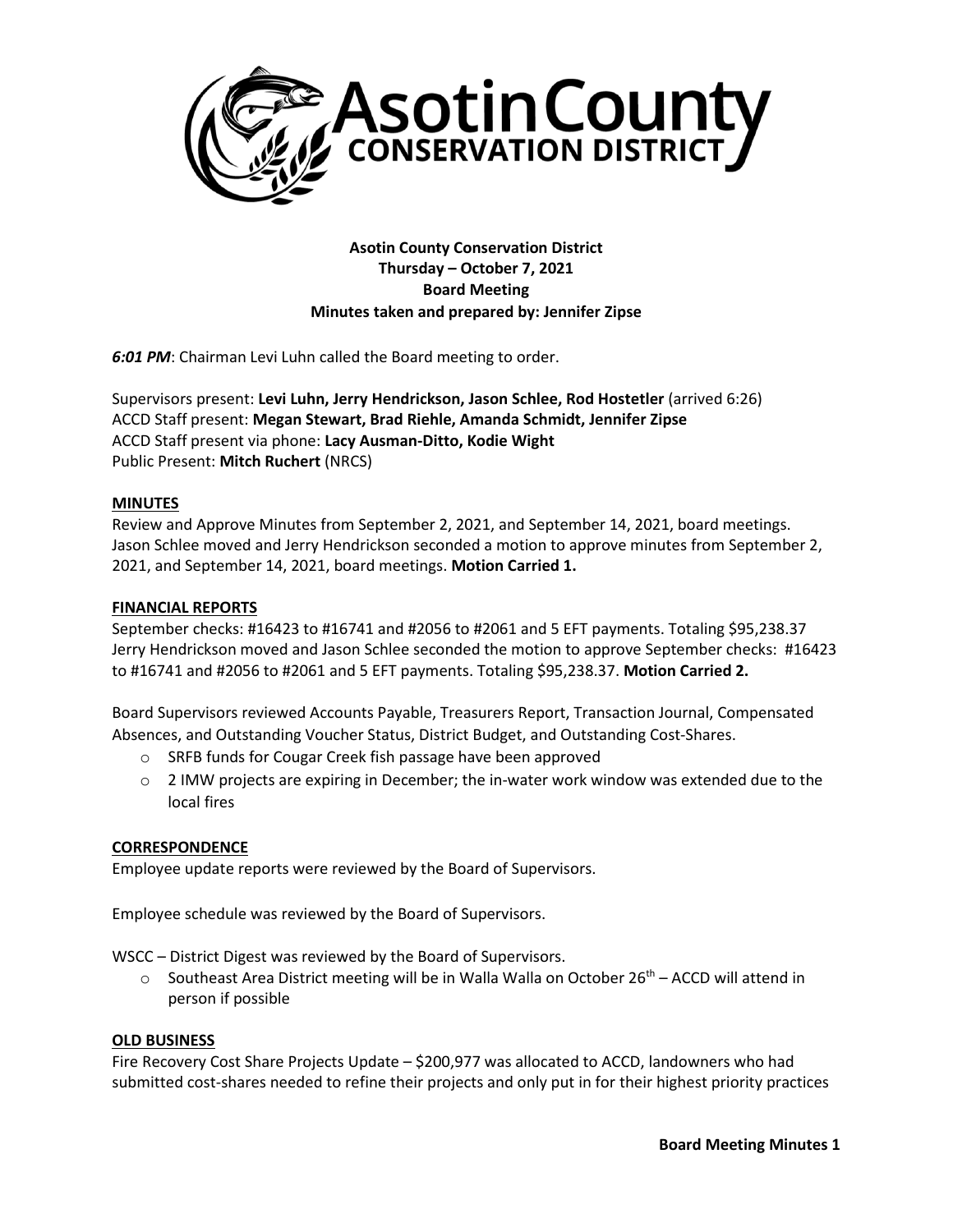due to the budget amount. ECP from FSA could help fund the remaining practices for the landowner's needs and additional funds will be available from WSCC in July 2022.

4-O Project – BPA is not willing to fund the project. Another \$75,000 is needed to complete engineering plans. Erosion and water quality are of high concerns in the project location. Rod Hostetler moved and Jason Schlee seconded a motion to approve funding the next step of the project, to include modeling, per the original agreement with 4-O Cattle Company not to exceed the \$38,000 amount and then to apply for final design and construction combo through SRFB in 2022. **Motion Carried 3.**

RFP for ACCD Office Space Follow-up – The current landlord, Tolo Properties, submitted a proposal to ACCD. ACCD will further investigate review the proposal. Specialty Environmental Group has submitted draft lease agreement language for ACCD to consider. Jerry Hendrickson moved and Jason Schlee seconded a motion to allow Megan to contact a real estate attorney to review the lease from Specialty Environmental Group. **Motion Carried 4.**

## **NEW BUSINESS**

NACD Dues – Rod Hostetler moved and Jason Schlee seconded a motion to pay the NACD dues in the amount of \$775. **Motion Carried 5.**

Reschedule November Board Meeting – The board meeting has been changed to November 4, 2021, due to the Veteran's Day holiday.

New District Logo Design – The board viewed the new District logo.

SRFB Grant Application Update –

Cougar Creek fish passage project has been approved and agreement is in process. Megan reviewed grant applications for consideration for the 2022 grant round

- $\circ$  4-O Project received direction from the board
- o Project Area 3.2 Design on Asotin Creek
- o Project Area 10 Design on Asotin Creek
- o Project Area 06 Construction on Asotin Creek
- o Asotin Creek Headwaters Stream structures in response to fire
- o Kelly Creek Construction
- o Project Area 68.1 Construction on Tenmile Creek
- o Project Area 78 Construction on Couse Creek

NRI (Natural Resource Investments) Project Funding Recommendations – Manure management was set for the 2021-2023 biennium but landowners on the current list have CNMPs that are outdated and there currently is no one qualified to update the plans. Alternative option – next unfunded priority in Asotin County is forestry actions including pruning and thinning.

NRI Addendum – (District Implemented Project): ACCD will use funding for thinning and pruning projects on private land in Anatone, Cloverland and Peola. Each District was awarded \$78,666. Jerry Hendrickson moved and Rod Hostetler seconded a motion to approve the NRI addendum for the forestry practices as presented. **Motion Carried 6.**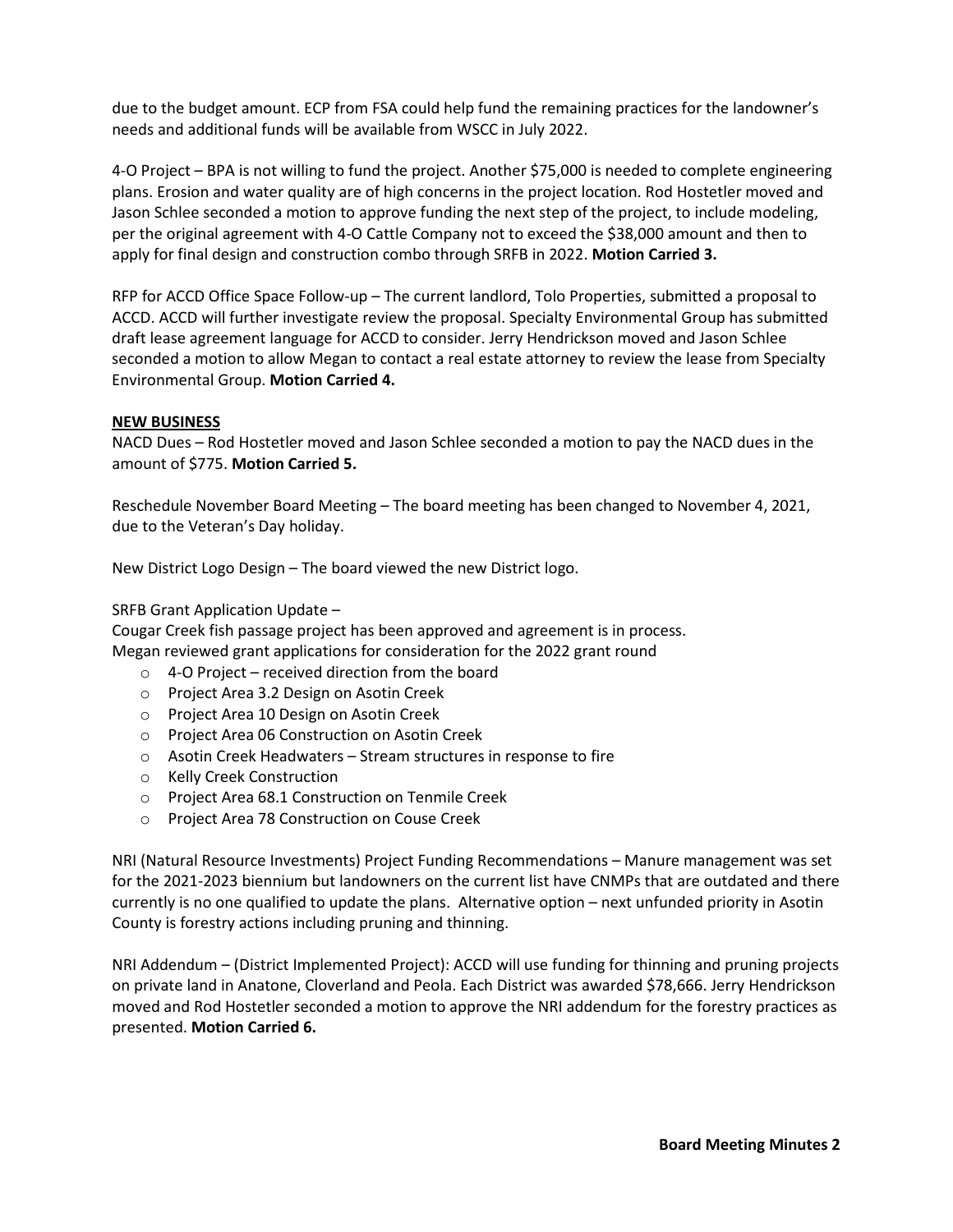WCC Crew Hosting – ACCD would like to host one crew next year (Oct 2022- Sept2023). The crew could be shared with other districts for a cost. The Board would like to see a draft of work load the crew would be doing if the District were to be a host.

Contractors List – Jennifer will advertise and update the contractors list that is available for landowners for 2022.

Cost-Share Approval Process: 1. Project Outline, 2. Board Review, 3. Plan ID Assigned, 4. Project Development, 5. Cost-share Development, 6. Cost-share approval The Board agrees to experiment with the new process for the next 6 months.

Floch Family Trust

• Cost share application 2021-25 revision 1. Jerry Hendrickson moved and Jason Schlee seconded a motion to approve the cost share application 2021-25 revision 1 for Floch Family Trust. **Motion Carried 7.**

Appleford Farm

• Cost share application 2021-26 revision 1. Jerry Hendrickson moved and Rod Hostetler seconded a motion to approve the cost share application 2021-26 revision 1 for Appleford Farm. **Motion Carried 8.**

Scheibe Farms

- Cost share application 2021-27 revision 1. Jerry Hendrickson moved and Jason Schlee seconded a motion to approve the cost share application 2021-27 revision 1 for Scheibe Farms. **Motion Carried 9.**
- J & J Therrell
	- Post-fire CREP inspection & maintenance report CN 11034 and conservation plan revision. Rod Hostetler moved and Jason Schlee seconded a motion to approve the post-fire CREP inspection & maintenance report CN 11034 and conservation plan revision for J & J Therrell. **Motion Carried 10.**

Dean Reeves

• Post-fire CREP inspection & maintenance report CN 295. The Board reviewed the report of the burned location of the contract.

\*\*Levi Luhn handed the Chair to Rod Hostetler

Luhn Cattle

• CREP inspection & maintenance report CN 11031 and conservation plan revision. Jerry Hendrickson moved and Jason Schlee seconded a motion to approve the inspection & maintenance report CN 11031 and conservation plan revision for Luhn Cattle. **Motion Carried 11**. \*Levi Luhn abstained

\*\*Rod Hostetler handed the Chair back to Levi Luhn

Diane Magden

• Cost-Share 2021-46 for weed control. Rod Hostetler moved and Jason Schlee seconded a motion to approve cost-share 2021-46 for Diane Magden. **Motion Carried 12.**

Casey Scott

• Cost-Share 2021-47 for weed control. Rod Hostetler moved and Jason Schlee seconded a motion to approve cost-share 2021-47 for Casey Scott. **Motion Carried 13.**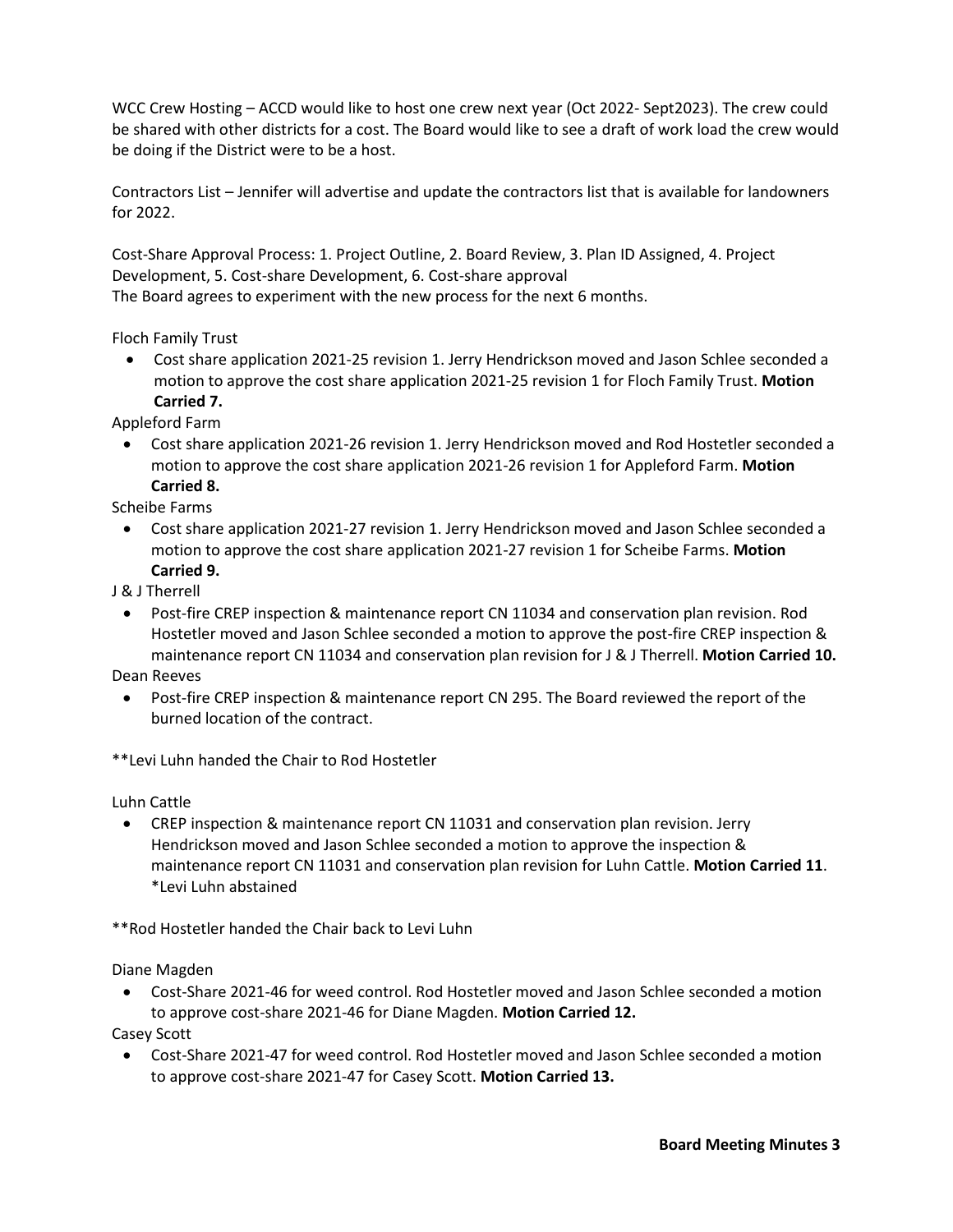Barbara Carney

• Cost-Share 2021-48 for weed control. Rod Hostetler moved and Jason Schlee seconded a motion to approve cost-share 2021-48 for Barbara Carney. **Motion Carried 14.**

Robert Brooks

• Cost-Share 2021-49 for weed control. Jason Schlee moved and Jerry Hendrickson seconded a motion to approve cost-share 2021-49 for Robert Brooks but ACCD must send a letter to R. Brooks to make certain that proper protocols must be taken for aerial spray applications. **Motion Carried 15.**

#### **PUBLIC COMMENT**

No public comments.

## **EXECUTIVE SESSION**

Began at 9:35 pm for approximately 10 minutes: RCW 42.30.110(1)(g) – To review the performance of a public employee.

## **ADJOURN**

The Board reconvened at 9:44 pm. There being no further business, the meeting was adjourned at 9:45 pm by Chairman Levi Luhn.

## *Review of Motions:*

- 1. Jason Schlee moved and Jerry Hendrickson seconded a motion to approve minutes from September 2, 2021, and September 14, 2021, board meetings. **Motion Carried 1.**
- 2. Jerry Hendrickson moved and Jason Schlee seconded the motion to approve September checks: #16423 to #16741 and #2056 to #2061 and 5 EFT payments. Totaling \$95,238.37. **Motion Carried 2.**
- 3. Rod Hostetler moved and Jason Schlee seconded a motion to approve funding the next step of the project, to include modeling, per the original agreement with 4-O Cattle Company not to exceed the \$38,000 amount and then to apply for final design and construction combo through SRFB in 2022. **Motion Carried 3.**
- 4. Jerry Hendrickson moved and Jason Schlee seconded a motion to allow Megan to contact a real estate attorney to review the lease from Specialty Environmental Group. **Motion Carried 4.**
- 5. Rod Hostetler moved and Jason Schlee seconded a motion to pay the NACD dues in the amount of \$775. **Motion Carried 5.**
- 6. Jerry Hendrickson moved and Rod Hostetler seconded a motion to approve the NRI addendum for the forestry practices as presented. **Motion Carried 6.**
- 7. Jerry Hendrickson moved and Jason Schlee seconded a motion to approve the cost share application 2021-25 revision 1 for Floch Family Trust. **Motion Carried 7.**
- 8. Jerry Hendrickson moved and Rod Hostetler seconded a motion to approve the cost share application 2021-26 revision 1 for Appleford Farm. **Motion Carried 8.**
- 9. Jerry Hendrickson moved and Jason Schlee seconded a motion to approve the cost share application 2021-27 revision 1 for Scheibe Farms. **Motion Carried 9.**
- 10. Rod Hostetler moved and Jason Schlee seconded a motion to approve the post-fire CREP inspection & maintenance report CN 11034 and conservation plan revision for J & J Therrell. **Motion Carried 10.**